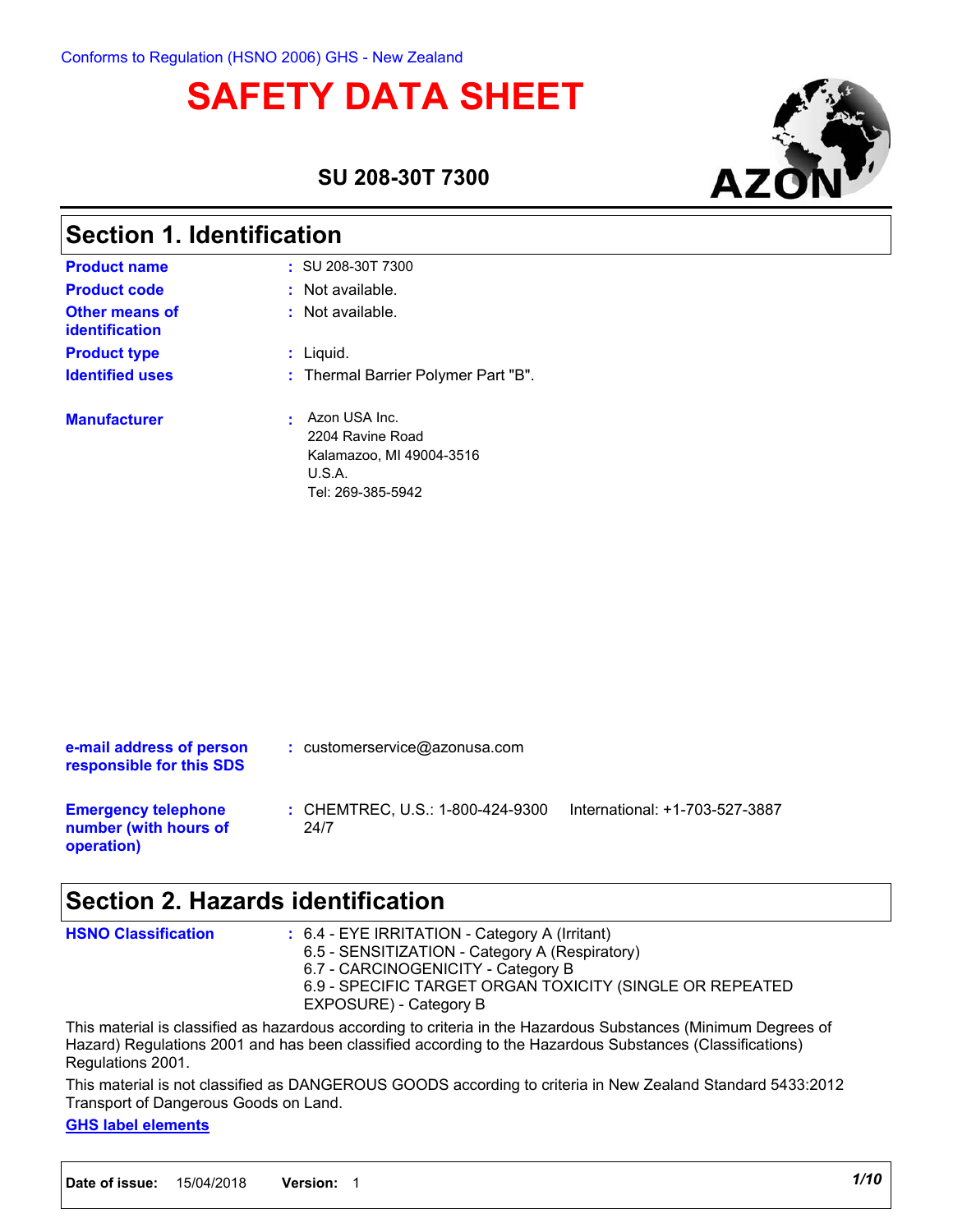# **Section 2. Hazards identification**

| <b>Signal word</b>              | : Danger                                                                                                                                                                                                                                                                                                                                                                                                                                                                                         |  |
|---------------------------------|--------------------------------------------------------------------------------------------------------------------------------------------------------------------------------------------------------------------------------------------------------------------------------------------------------------------------------------------------------------------------------------------------------------------------------------------------------------------------------------------------|--|
| <b>Hazard statements</b>        | : Causes serious eye irritation.<br>May cause allergy or asthma symptoms or breathing difficulties if inhaled.<br>Suspected of causing cancer.<br>May cause damage to organs.                                                                                                                                                                                                                                                                                                                    |  |
| <b>Precautionary statements</b> |                                                                                                                                                                                                                                                                                                                                                                                                                                                                                                  |  |
| <b>Prevention</b>               | : Obtain special instructions before use. Do not handle until all safety precautions<br>have been read and understood. Use personal protective equipment as required.<br>Wear eye or face protection. In case of inadequate ventilation wear respiratory<br>protection. Do not breathe vapour. Do not eat, drink or smoke when using this<br>product. Wash thoroughly after handling.                                                                                                            |  |
| <b>Response</b>                 | : IF IN EYES: Rinse cautiously with water for several minutes. Remove contact<br>lenses, if present and easy to do. Continue rinsing. IF INHALED: If breathing is<br>difficult, remove victim to fresh air and keep at rest in a position comfortable for<br>breathing. IF exposed or concerned: IF exposed or if you feel unwell: Call a<br>POISON CENTRE or doctor/physician. Get medical advice/attention. If<br>experiencing respiratory symptoms: Call a POISON CENTRE or doctor/physician. |  |
| <b>Storage</b>                  | : Store locked up.                                                                                                                                                                                                                                                                                                                                                                                                                                                                               |  |
| <b>Disposal</b>                 | Dispose of contents and container in accordance with all local, regional, national<br>and international regulations.                                                                                                                                                                                                                                                                                                                                                                             |  |
| <b>Symbol</b>                   |                                                                                                                                                                                                                                                                                                                                                                                                                                                                                                  |  |

**Other hazards which do not :** None known. **result in classification**

# **Section 3. Composition/information on ingredients**

**Other means of identification Substance/mixture :** Mixture

**:** Not available.

| <b>Ingredient name</b>                           | $\%$ (w/w) | <b>CAS number</b> |
|--------------------------------------------------|------------|-------------------|
| Glycerol, propoxylated                           | $10 - 30$  | 25791-96-2        |
| 2,2' - Oxybisethanol                             | $10 - 30$  | 111-46-6          |
| Oxydipropanol                                    | $5 - 10$   | 25265-71-8        |
| Ethanediol                                       | $1 - 5$    | 107-21-1          |
| Isocyanic acid, polymethylenepolyphenylene ester | $0.1 - 1$  | 9016-87-9         |
| 4.4'-Methylenediphenyl diisocyanate              | $0.1 - 1$  | 101-68-8          |

**There are no additional ingredients present which, within the current knowledge of the supplier and in the concentrations applicable, are classified as hazardous to health or the environment and hence require reporting in this section.**

**Occupational exposure limits, if available, are listed in Section 8.**

### **Section 4. First aid measures**

#### **Description of necessary first aid measures**

| <b>Inhalation</b> | : Get medical attention immediately. Remove victim to fresh air and keep at rest in a<br>position comfortable for breathing. If it is suspected that fumes are still present, the<br>rescuer should wear an appropriate mask or self-contained breathing apparatus. If<br>not breathing, if breathing is irregular or if respiratory arrest occurs, provide artificial<br>respiration or oxygen by trained personnel. It may be dangerous to the person<br>providing aid to give mouth-to-mouth resuscitation. If unconscious, place in<br>recovery position and get medical attention immediately. Maintain an open airway.<br>Loosen tight clothing such as a collar, tie, belt or waistband. In the event of any |
|-------------------|---------------------------------------------------------------------------------------------------------------------------------------------------------------------------------------------------------------------------------------------------------------------------------------------------------------------------------------------------------------------------------------------------------------------------------------------------------------------------------------------------------------------------------------------------------------------------------------------------------------------------------------------------------------------------------------------------------------------|
|-------------------|---------------------------------------------------------------------------------------------------------------------------------------------------------------------------------------------------------------------------------------------------------------------------------------------------------------------------------------------------------------------------------------------------------------------------------------------------------------------------------------------------------------------------------------------------------------------------------------------------------------------------------------------------------------------------------------------------------------------|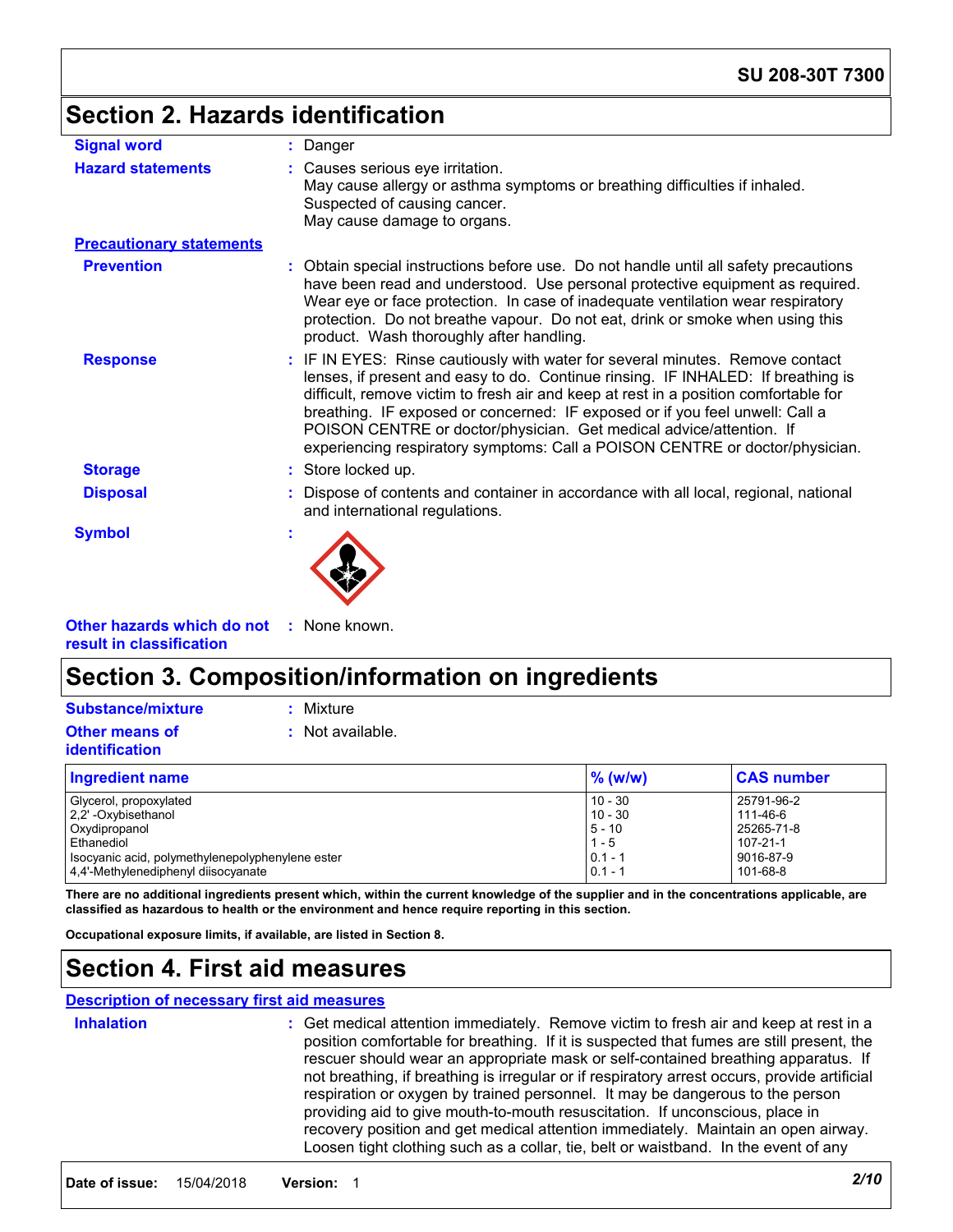# **Section 4. First aid measures**

|                                                    | complaints or symptoms, avoid further exposure.                                                                                                                                                                                                                                                                                                                                                                                                                                                                                                                                                                                                                                                                                                                           |
|----------------------------------------------------|---------------------------------------------------------------------------------------------------------------------------------------------------------------------------------------------------------------------------------------------------------------------------------------------------------------------------------------------------------------------------------------------------------------------------------------------------------------------------------------------------------------------------------------------------------------------------------------------------------------------------------------------------------------------------------------------------------------------------------------------------------------------------|
| <b>Ingestion</b>                                   | : Wash out mouth with water. Remove dentures if any. Remove victim to fresh air<br>and keep at rest in a position comfortable for breathing. If material has been<br>swallowed and the exposed person is conscious, give small quantities of water to<br>drink. Stop if the exposed person feels sick as vomiting may be dangerous. Do not<br>induce vomiting unless directed to do so by medical personnel. If vomiting occurs,<br>the head should be kept low so that vomit does not enter the lungs. Get medical<br>attention. Never give anything by mouth to an unconscious person. If unconscious,<br>place in recovery position and get medical attention immediately. Maintain an open<br>airway. Loosen tight clothing such as a collar, tie, belt or waistband. |
| <b>Skin contact</b>                                | : Flush contaminated skin with plenty of water. Remove contaminated clothing and<br>shoes. Continue to rinse for at least 20 minutes. Get medical attention if symptoms<br>occur. Wash clothing before reuse. Clean shoes thoroughly before reuse.                                                                                                                                                                                                                                                                                                                                                                                                                                                                                                                        |
| <b>Eye contact</b>                                 | : Immediately flush eyes with plenty of water, occasionally lifting the upper and lower<br>eyelids. Check for and remove any contact lenses. Continue to rinse for at least 20<br>minutes. Get medical attention.                                                                                                                                                                                                                                                                                                                                                                                                                                                                                                                                                         |
| Most important symptoms/effects, acute and delayed |                                                                                                                                                                                                                                                                                                                                                                                                                                                                                                                                                                                                                                                                                                                                                                           |
| <b>Potential acute health effects</b>              |                                                                                                                                                                                                                                                                                                                                                                                                                                                                                                                                                                                                                                                                                                                                                                           |
| <b>Inhalation</b>                                  | : May cause allergy or asthma symptoms or breathing difficulties if inhaled.                                                                                                                                                                                                                                                                                                                                                                                                                                                                                                                                                                                                                                                                                              |
| <b>Ingestion</b>                                   | : No known significant effects or critical hazards.                                                                                                                                                                                                                                                                                                                                                                                                                                                                                                                                                                                                                                                                                                                       |
| <b>Skin contact</b>                                | : No known significant effects or critical hazards.                                                                                                                                                                                                                                                                                                                                                                                                                                                                                                                                                                                                                                                                                                                       |
| <b>Eye contact</b>                                 | : Causes serious eye irritation.                                                                                                                                                                                                                                                                                                                                                                                                                                                                                                                                                                                                                                                                                                                                          |
| <u>Over-exposure signs/symptoms</u>                |                                                                                                                                                                                                                                                                                                                                                                                                                                                                                                                                                                                                                                                                                                                                                                           |
| <b>Inhalation</b>                                  | : Adverse symptoms may include the following:<br>wheezing and breathing difficulties<br>asthma                                                                                                                                                                                                                                                                                                                                                                                                                                                                                                                                                                                                                                                                            |
| <b>Ingestion</b>                                   | : No known significant effects or critical hazards.                                                                                                                                                                                                                                                                                                                                                                                                                                                                                                                                                                                                                                                                                                                       |
| <b>Skin</b>                                        | : No known significant effects or critical hazards.                                                                                                                                                                                                                                                                                                                                                                                                                                                                                                                                                                                                                                                                                                                       |
| <b>Eyes</b>                                        | : Adverse symptoms may include the following:<br>pain or irritation<br>watering<br>redness                                                                                                                                                                                                                                                                                                                                                                                                                                                                                                                                                                                                                                                                                |
|                                                    | Indication of immediate medical attention and special treatment needed, if necessary                                                                                                                                                                                                                                                                                                                                                                                                                                                                                                                                                                                                                                                                                      |
| <b>Specific treatments</b>                         | : Not available.                                                                                                                                                                                                                                                                                                                                                                                                                                                                                                                                                                                                                                                                                                                                                          |
| <b>Notes to physician</b>                          | : No specific treatment. Treat symptomatically. Contact poison treatment specialist<br>immediately if large quantities have been ingested or inhaled.                                                                                                                                                                                                                                                                                                                                                                                                                                                                                                                                                                                                                     |
| <b>Protection of first-aiders</b>                  | : No action shall be taken involving any personal risk or without suitable training. If it<br>is suspected that fumes are still present, the rescuer should wear an appropriate<br>mask or self-contained breathing apparatus. It may be dangerous to the person<br>providing aid to give mouth-to-mouth resuscitation.                                                                                                                                                                                                                                                                                                                                                                                                                                                   |
| See toxicological information (Section 11)         |                                                                                                                                                                                                                                                                                                                                                                                                                                                                                                                                                                                                                                                                                                                                                                           |

# **Section 5. Firefighting measures**

| <b>Extinguishing media</b>                           |                                                                                       |
|------------------------------------------------------|---------------------------------------------------------------------------------------|
| <b>Suitable</b>                                      | : Use an extinguishing agent suitable for the surrounding fire.                       |
| <b>Not suitable</b>                                  | : None known.                                                                         |
| <b>Specific hazards arising</b><br>from the chemical | : In a fire or if heated, a pressure increase will occur and the container may burst. |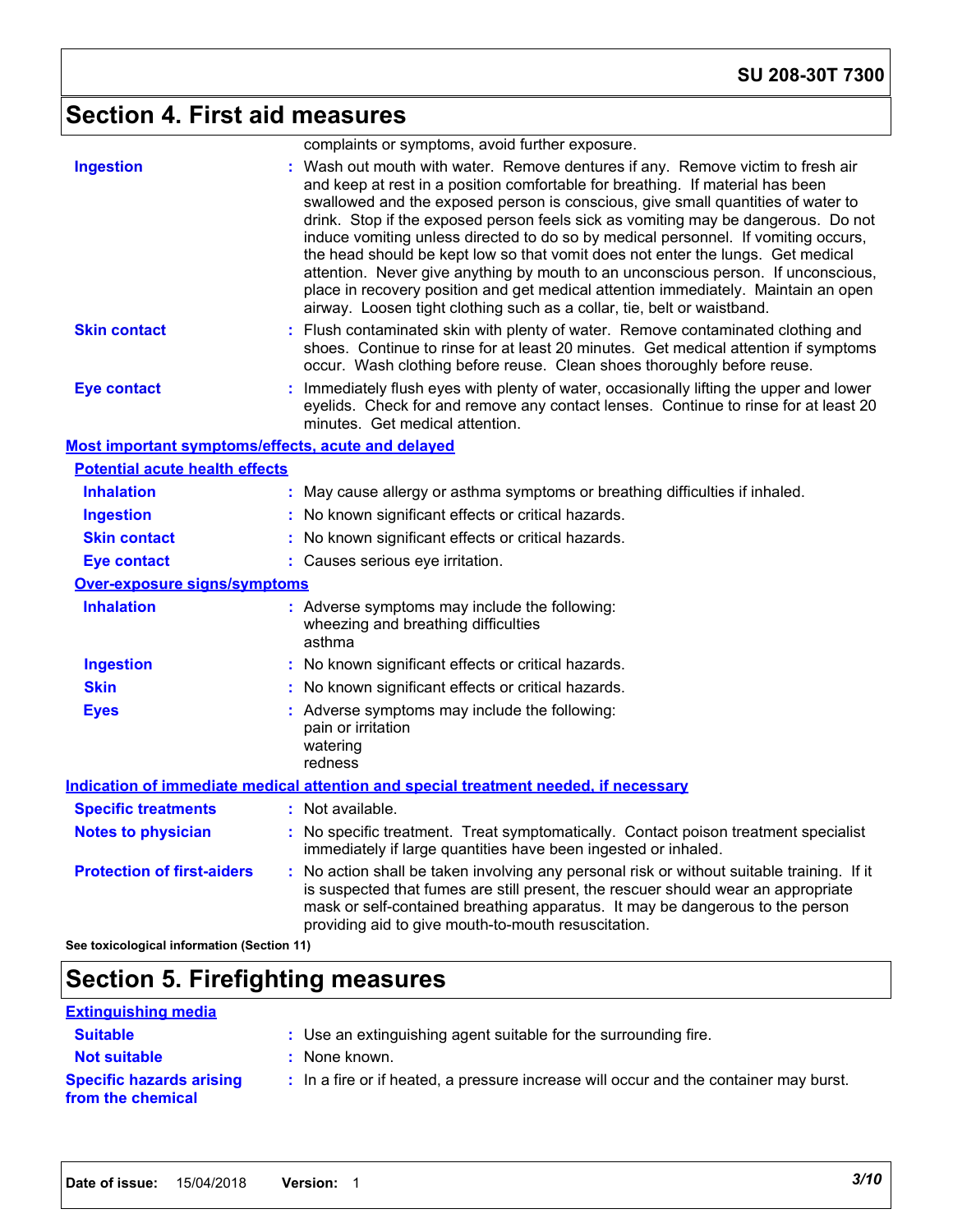# **Section 5. Firefighting measures**

| <b>Hazardous thermal</b><br>decomposition products       | Decomposition products may include the following materials:<br>carbon dioxide<br>carbon monoxide                                                                                                    |
|----------------------------------------------------------|-----------------------------------------------------------------------------------------------------------------------------------------------------------------------------------------------------|
| <b>Hazchem code</b>                                      | $:$ Not available.                                                                                                                                                                                  |
| <b>Special precautions for fire-</b><br>fighters         | : Promptly isolate the scene by removing all persons from the vicinity of the incident if<br>there is a fire. No action shall be taken involving any personal risk or without<br>suitable training. |
| <b>Special protective</b><br>equipment for fire-fighters | : Fire-fighters should wear appropriate protective equipment and self-contained<br>breathing apparatus (SCBA) with a full face-piece operated in positive pressure<br>mode.                         |

# **Section 6. Accidental release measures**

| <b>Personal precautions,</b><br>protective equipment and<br>emergency procedures | : No action shall be taken involving any personal risk or without suitable training.<br>Evacuate surrounding areas. Keep unnecessary and unprotected personnel from<br>entering. Do not touch or walk through spilt material. Avoid breathing vapour or<br>mist. Provide adequate ventilation. Wear appropriate respirator when ventilation is<br>inadequate. Put on appropriate personal protective equipment (see Section 8).                                                                                                                                                                                                                                                                                   |
|----------------------------------------------------------------------------------|-------------------------------------------------------------------------------------------------------------------------------------------------------------------------------------------------------------------------------------------------------------------------------------------------------------------------------------------------------------------------------------------------------------------------------------------------------------------------------------------------------------------------------------------------------------------------------------------------------------------------------------------------------------------------------------------------------------------|
| <b>Environmental precautions</b>                                                 | : Avoid dispersal of spilt material and runoff and contact with soil, waterways, drains<br>and sewers. Inform the relevant authorities if the product has caused environmental<br>pollution (sewers, waterways, soil or air).                                                                                                                                                                                                                                                                                                                                                                                                                                                                                     |
| <b>Methods and material for containment and cleaning up</b>                      |                                                                                                                                                                                                                                                                                                                                                                                                                                                                                                                                                                                                                                                                                                                   |
| <b>Spill</b>                                                                     | : Stop leak if without risk. Move containers from spill area. Approach the release<br>from upwind. Prevent entry into sewers, water courses, basements or confined<br>areas. Wash spillages into an effluent treatment plant or proceed as follows.<br>Contain and collect spillage with non-combustible, absorbent material e.g. sand,<br>earth, vermiculite or diatomaceous earth and place in container for disposal<br>according to local regulations (see Section 13). Dispose of via a licensed waste<br>disposal contractor. Contaminated absorbent material may pose the same hazard<br>as the spilt product. Note: see Section 1 for emergency contact information and<br>Section 13 for waste disposal. |

# **Section 7. Handling and storage**

| <b>Precautions for safe</b><br>handling                                   | : Put on appropriate personal protective equipment (see Section 8). Eating, drinking<br>and smoking should be prohibited in areas where this material is handled, stored<br>and processed. Workers should wash hands and face before eating, drinking and<br>smoking. Remove contaminated clothing and protective equipment before entering<br>eating areas. Persons with a history of asthma, allergies or chronic or recurrent<br>respiratory disease should not be employed in any process in which this product is<br>used. Avoid exposure - obtain special instructions before use. Do not get in eyes or<br>on skin or clothing. Do not ingest. Avoid breathing vapour or mist. Use only with<br>adequate ventilation. Wear appropriate respirator when ventilation is inadequate.<br>Keep in the original container or an approved alternative made from a compatible<br>material, kept tightly closed when not in use. Empty containers retain product<br>residue and can be hazardous. Do not reuse container. |
|---------------------------------------------------------------------------|-------------------------------------------------------------------------------------------------------------------------------------------------------------------------------------------------------------------------------------------------------------------------------------------------------------------------------------------------------------------------------------------------------------------------------------------------------------------------------------------------------------------------------------------------------------------------------------------------------------------------------------------------------------------------------------------------------------------------------------------------------------------------------------------------------------------------------------------------------------------------------------------------------------------------------------------------------------------------------------------------------------------------|
| <b>Conditions for safe storage,</b><br>including any<br>incompatibilities | : Store in accordance with local regulations. Store in original container protected from<br>direct sunlight in a dry, cool and well-ventilated area, away from incompatible<br>materials (see Section 10) and food and drink. Keep container tightly closed and<br>sealed until ready for use. Containers that have been opened must be carefully<br>resealed and kept upright to prevent leakage. Do not store in unlabelled containers.<br>Use appropriate containment to avoid environmental contamination. See Section 10<br>for incompatible materials before handling or use.                                                                                                                                                                                                                                                                                                                                                                                                                                     |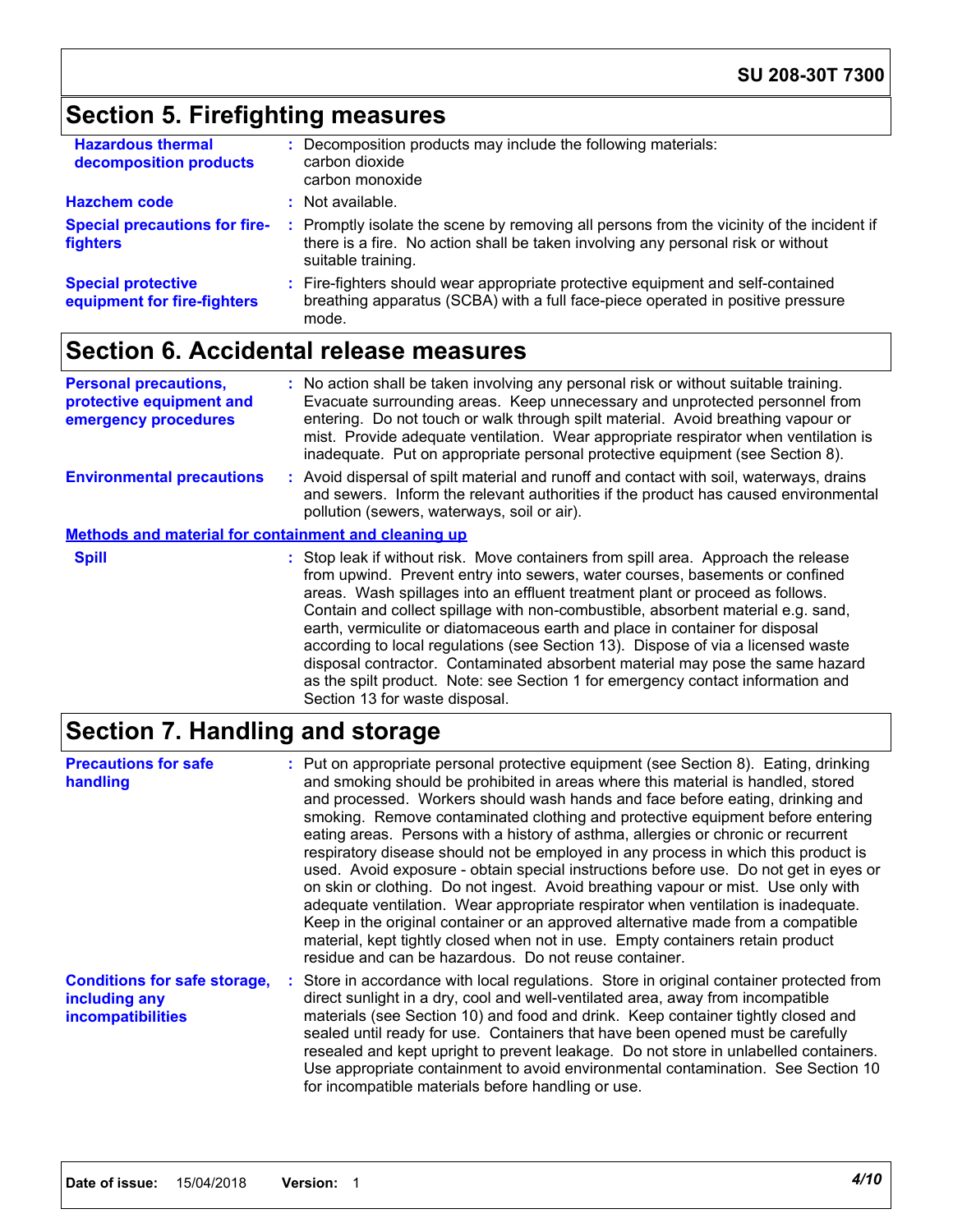# **Section 8. Exposure controls/personal protection**

### **Control parameters**

#### **Occupational exposure limits**

| <b>Ingredient name</b>                                                                  |          | <b>Exposure limits</b>                                                                                                                                                                                                                                                                                                                                                                                                                                                                                                                                                                                                    |  |
|-----------------------------------------------------------------------------------------|----------|---------------------------------------------------------------------------------------------------------------------------------------------------------------------------------------------------------------------------------------------------------------------------------------------------------------------------------------------------------------------------------------------------------------------------------------------------------------------------------------------------------------------------------------------------------------------------------------------------------------------------|--|
| 2,2' - Oxybisethanol<br>Ethanediol                                                      |          | NZ HSWA 2015 (New Zealand, 6/2016).<br>WES-TWA: 23 ppm 8 hours.<br>WES-TWA: 101 mg/m <sup>3</sup> 8 hours.<br>NZ HSWA 2015 (New Zealand, 6/2016).<br>WES-Ceiling: 50 ppm Form: Vapour and mists                                                                                                                                                                                                                                                                                                                                                                                                                           |  |
| Isocyanic acid, polymethylenepolyphenylene ester<br>4,4'-Methylenediphenyl diisocyanate |          | WES-Ceiling: 127 mg/m <sup>3</sup> Form: Vapour and mists<br>NZ HSWA 2015 (New Zealand, 6/2016). Absorbed through skin.<br>Skin sensitiser.<br>WES-TWA: 0.02 mg/m <sup>3</sup> , (measured as -NCO) 8 hours.<br>WES-STEL: 0.07 mg/m <sup>3</sup> , (measured as -NCO) 15 minutes.<br>NZ HSWA 2015 (New Zealand, 6/2016). Absorbed through skin.<br>WES-TWA: 5 mg/m <sup>3</sup> , (as CN) 8 hours.                                                                                                                                                                                                                        |  |
| <b>Appropriate engineering</b><br><b>controls</b>                                       |          | WES-STEL: 0.07 mg/m <sup>3</sup> , (measured as -NCO) 15 minutes.<br>: Use only with adequate ventilation. If user operations generate dust, fumes, gas,<br>vapour or mist, use process enclosures, local exhaust ventilation or other<br>engineering controls to keep worker exposure to airborne contaminants below any<br>recommended or statutory limits.                                                                                                                                                                                                                                                             |  |
| <b>Environmental exposure</b><br>controls                                               |          | : Emissions from ventilation or work process equipment should be checked to ensure<br>they comply with the requirements of environmental protection legislation. In some<br>cases, fume scrubbers, filters or engineering modifications to the process equipment<br>will be necessary to reduce emissions to acceptable levels.                                                                                                                                                                                                                                                                                           |  |
| <b>Individual protection measures</b>                                                   |          |                                                                                                                                                                                                                                                                                                                                                                                                                                                                                                                                                                                                                           |  |
| <b>Hygiene measures</b>                                                                 |          | : Wash hands, forearms and face thoroughly after handling chemical products, before<br>eating, smoking and using the lavatory and at the end of the working period.<br>Appropriate techniques should be used to remove potentially contaminated clothing.<br>Wash contaminated clothing before reusing. Ensure that eyewash stations and<br>safety showers are close to the workstation location.                                                                                                                                                                                                                         |  |
| <b>Respiratory protection</b>                                                           |          | : Use a properly fitted, air-purifying or air-fed respirator complying with an approved<br>standard if a risk assessment indicates this is necessary. Respirator selection must<br>be based on known or anticipated exposure levels, the hazards of the product and<br>the safe working limits of the selected respirator.                                                                                                                                                                                                                                                                                                |  |
| <b>Hand protection</b>                                                                  |          | : Chemical-resistant, impervious gloves complying with an approved standard should<br>be worn at all times when handling chemical products if a risk assessment indicates<br>this is necessary. Considering the parameters specified by the glove manufacturer,<br>check during use that the gloves are still retaining their protective properties. It<br>should be noted that the time to breakthrough for any glove material may be<br>different for different glove manufacturers. In the case of mixtures, consisting of<br>several substances, the protection time of the gloves cannot be accurately<br>estimated. |  |
| <b>Eye protection</b>                                                                   | goggles. | : Safety eyewear complying with an approved standard should be used when a risk<br>assessment indicates this is necessary to avoid exposure to liquid splashes, mists,<br>gases or dusts. If contact is possible, the following protection should be worn,<br>unless the assessment indicates a higher degree of protection: chemical splash                                                                                                                                                                                                                                                                              |  |
| <b>Skin protection</b>                                                                  |          | : Personal protective equipment for the body should be selected based on the task<br>being performed and the risks involved and should be approved by a specialist<br>before handling this product.                                                                                                                                                                                                                                                                                                                                                                                                                       |  |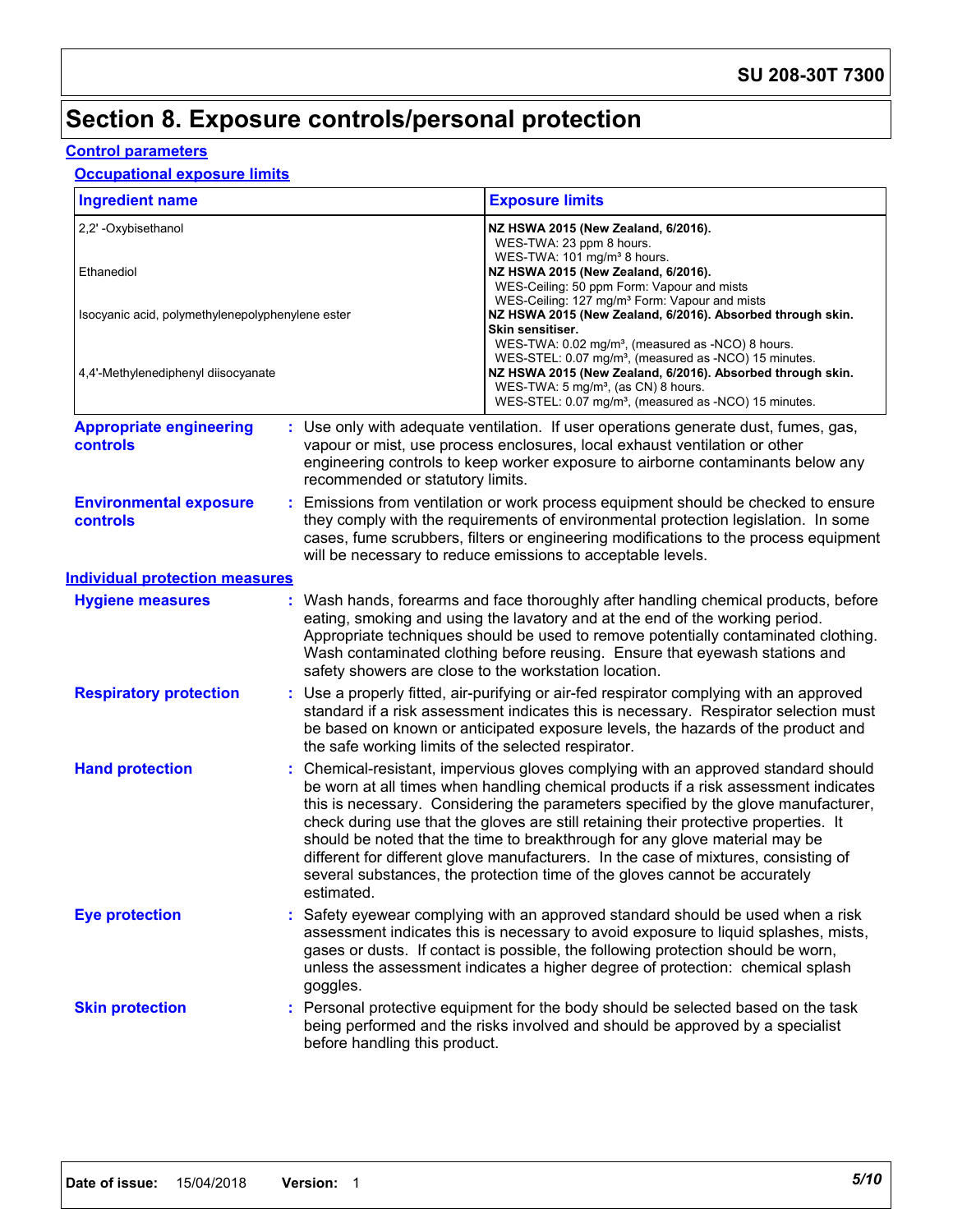#### **SU 208-30T 7300**

# **Section 9. Physical and chemical properties**

#### **Appearance**

| <b>Physical state</b>                                           |    | Liquid. [Clear.]               |
|-----------------------------------------------------------------|----|--------------------------------|
| <b>Colour</b>                                                   | ÷  | Purple to Black.               |
| <b>Odour</b>                                                    | t  | Slight.                        |
| <b>Odour threshold</b>                                          | ÷  | Not available.                 |
| pH                                                              | t  | Not available.                 |
| <b>Melting point</b>                                            | ÷. | Not available.                 |
| <b>Boiling point</b>                                            |    | Not available.                 |
| <b>Flash point</b>                                              |    | Closed cup: >93.3°C (>199.9°F) |
| <b>Evaporation rate</b>                                         | ÷  | Not available.                 |
| <b>Flammability (solid, gas)</b>                                | ÷  | Not available.                 |
| <b>Lower and upper explosive</b><br>(flammable) limits          | t. | Not available.                 |
| <b>Vapour pressure</b>                                          |    | Not available.                 |
| <b>Vapour density</b>                                           | ÷. | Not available.                 |
| <b>Relative density</b>                                         |    | : Not available.               |
| <b>Solubility</b>                                               |    | Slightly soluble in water.     |
| <b>Solubility in water</b>                                      | ÷. | Not available.                 |
| <b>Partition coefficient: n-</b><br>octanol/water               | ÷. | Not available.                 |
| <b>Auto-ignition temperature</b>                                | ÷. | Not available.                 |
| <b>Decomposition temperature</b>                                |    | Not available.                 |
| <b>Viscosity</b>                                                |    | Not available.                 |
| Flow time (ISO 2431)                                            |    | : Not available.               |
| <b>Aerosol product</b>                                          |    |                                |
| <b>Type of aerosol</b>                                          | ÷  | Not applicable.                |
| <b>Heat of combustion</b>                                       | ÷  | Not available.                 |
| <b>Ignition distance</b>                                        | ÷  | Not applicable.                |
| <b>Enclosed space ignition -</b><br><b>Time equivalent</b>      | ÷  | Not applicable.                |
| <b>Enclosed space ignition -</b><br><b>Deflagration density</b> | ÷  | Not applicable.                |
| <b>Flame height</b>                                             |    | Not applicable.                |
| <b>Flame duration</b>                                           |    | Not applicable.                |

# **Section 10. Stability and reactivity**

| <b>Chemical stability</b>                           | : The product is stable.                                                                                  |
|-----------------------------------------------------|-----------------------------------------------------------------------------------------------------------|
| <b>Possibility of hazardous</b><br><b>reactions</b> | : Under normal conditions of storage and use, hazardous reactions will not occur.                         |
| <b>Conditions to avoid</b>                          | : No specific data.                                                                                       |
| <b>Incompatible materials</b>                       | : Reactive or incompatible with the following materials: oxidising materials and alkalis.                 |
| <b>Hazardous decomposition</b><br>products          | : Under normal conditions of storage and use, hazardous decomposition products<br>should not be produced. |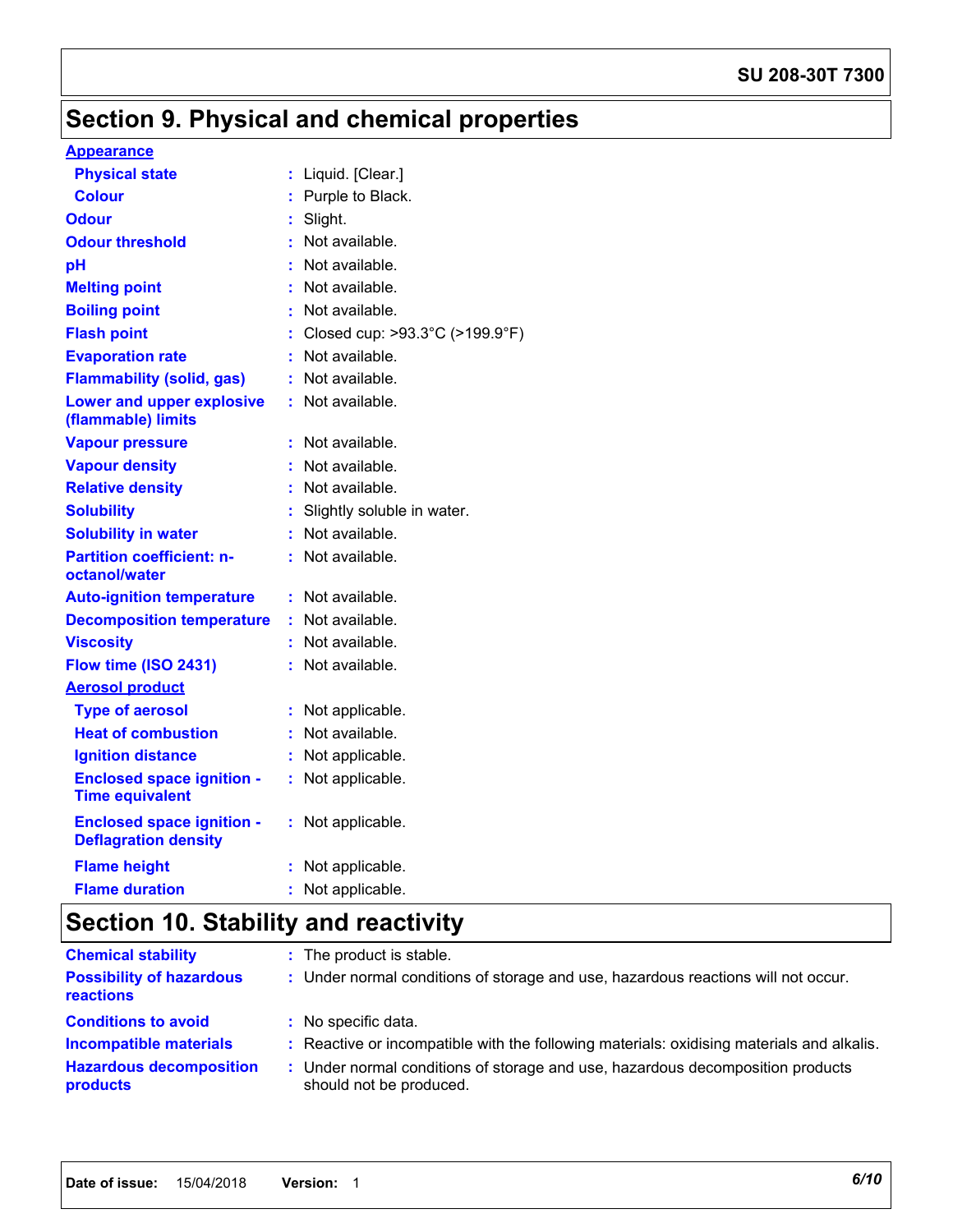# **Section 11. Toxicological information**

| Information on likely routes of exposure |                                                                                                |
|------------------------------------------|------------------------------------------------------------------------------------------------|
| <b>Inhalation</b>                        | : May cause allergy or asthma symptoms or breathing difficulties if inhaled.                   |
| <b>Ingestion</b>                         | : No known significant effects or critical hazards.                                            |
| <b>Skin contact</b>                      | : No known significant effects or critical hazards.                                            |
| <b>Eye contact</b>                       | : Causes serious eye irritation.                                                               |
|                                          | <b>Symptoms related to the physical, chemical and toxicological characteristics</b>            |
| <b>Inhalation</b>                        | : Adverse symptoms may include the following:<br>wheezing and breathing difficulties<br>asthma |
| <b>Ingestion</b>                         | : No known significant effects or critical hazards.                                            |
| <b>Skin contact</b>                      | : No known significant effects or critical hazards.                                            |
| <b>Eye contact</b>                       | : Adverse symptoms may include the following:<br>pain or irritation<br>watering<br>redness     |

#### **Acute toxicity Delayed and immediate effects as well as chronic effects from short and long-term exposure**

| <b>Product/ingredient name</b>                   | <b>Result</b>                 | <b>Species</b> | <b>Dose</b>  | <b>Exposure</b> |
|--------------------------------------------------|-------------------------------|----------------|--------------|-----------------|
| 2.2' - Oxybisethanol                             | LD50 Dermal                   | Rabbit         | 11890 mg/kg  |                 |
|                                                  | LD50 Oral                     | Rat            | 12000 mg/kg  |                 |
| Oxydipropanol                                    | LD50 Oral                     | Rat            | 14850 mg/kg  |                 |
| Ethanediol                                       | LD50 Oral                     | Rat            | 4700 mg/kg   |                 |
| Isocyanic acid, polymethylenepolyphenylene ester | <b>LC50 Inhalation Vapour</b> | Rat            | 490 mg/m $3$ | 4 hours         |
|                                                  | LD50 Dermal                   | Rabbit         | >9400 mg/kg  |                 |
|                                                  | LD50 Oral                     | Rat            | 49 g/kg      |                 |
| 4,4'-Methylenediphenyl diisocyanate              | LD50 Oral                     | Rat            | 9200 mg/kg   |                 |

#### **Irritation/Corrosion**

| <b>Product/ingredient name</b>      | <b>Result</b>            | <b>Species</b> | <b>Score</b> | <b>Exposure</b>  | <b>Observation</b> |
|-------------------------------------|--------------------------|----------------|--------------|------------------|--------------------|
| 2,2' -Oxybisethanol                 | Eyes - Mild irritant     | Rabbit         |              | 50 mg            |                    |
|                                     | Skin - Mild irritant     | Rabbit         |              | 500 mg           |                    |
| <b>Ethanediol</b>                   | Eyes - Mild irritant     | Rabbit         |              | 24 hours 500 mg  |                    |
|                                     | Eyes - Mild irritant     | Rabbit         |              | 1 hours 100 mg   |                    |
|                                     | Eyes - Moderate irritant | Rabbit         |              | 6 hours 1440 mg  |                    |
|                                     | Skin - Mild irritant     | Rabbit         |              | 555 mg           |                    |
| Isocyanic acid,                     | Eyes - Mild irritant     | Rabbit         |              | 100 mg           |                    |
| polymethylenepolyphenylene ester    |                          |                |              |                  |                    |
| 4.4'-Methylenediphenyl diisocyanate | Eyes - Moderate irritant | Rabbit         |              | $100 \text{ ma}$ |                    |

#### **Sensitisation**

There is no data available.

#### **Potential chronic health effects**

| <b>General</b>               | : No known significant effects or critical hazards.                                                      |
|------------------------------|----------------------------------------------------------------------------------------------------------|
| <b>Inhalation</b>            | : Once sensitized, a severe allergic reaction may occur when subsequently exposed<br>to very low levels. |
| <b>Ingestion</b>             | : No known significant effects or critical hazards.                                                      |
| <b>Skin contact</b>          | : No known significant effects or critical hazards.                                                      |
| <b>Eye contact</b>           | : No known significant effects or critical hazards.                                                      |
| <b>Carcinogenicity</b>       | : Suspected of causing cancer. Risk of cancer depends on duration and level of<br>exposure.              |
| <b>Mutagenicity</b>          | : No known significant effects or critical hazards.                                                      |
| <b>Teratogenicity</b>        | : No known significant effects or critical hazards.                                                      |
| <b>Developmental effects</b> | : No known significant effects or critical hazards.                                                      |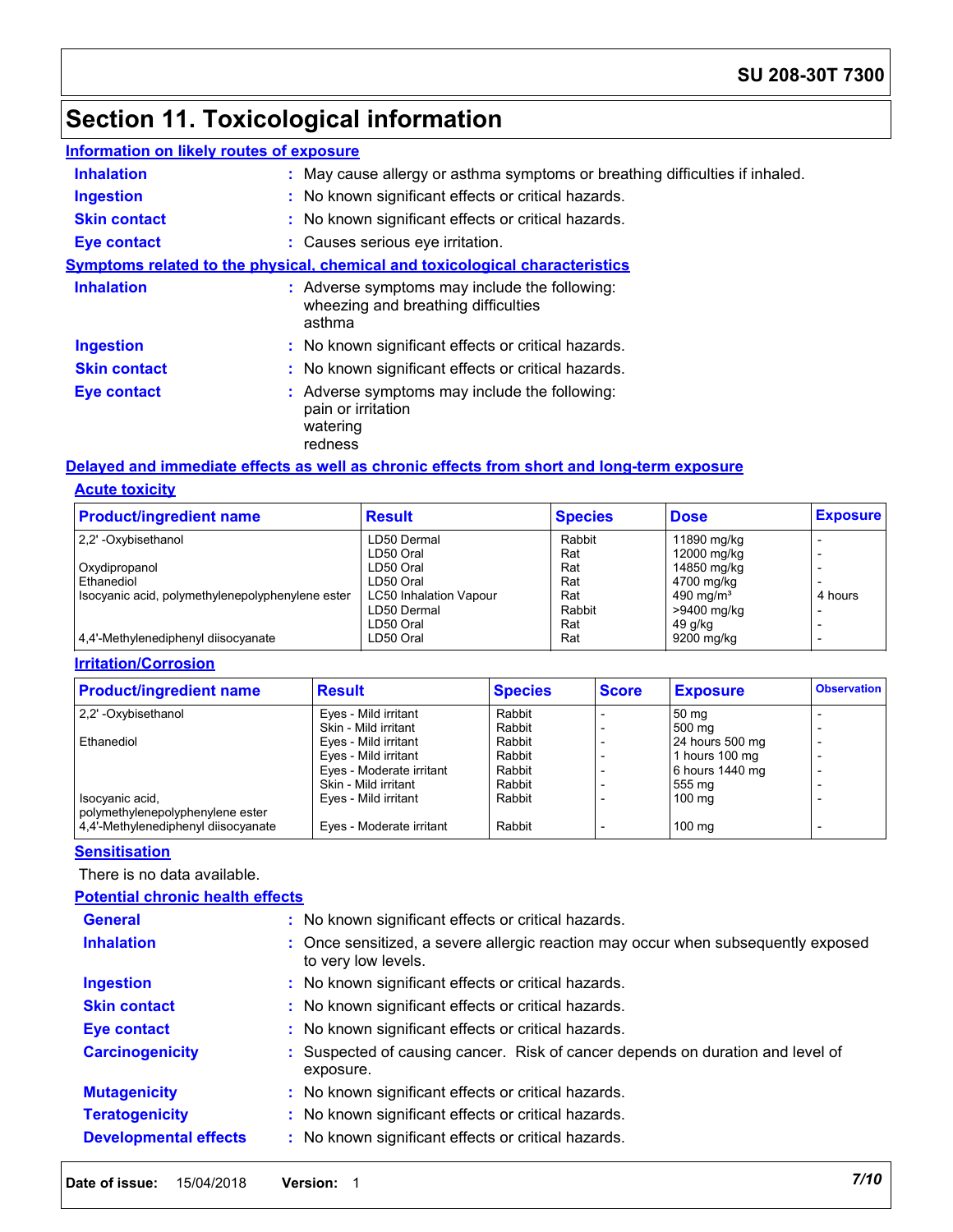### **Section 11. Toxicological information**

#### **Chronic toxicity**

**Fig. 2** No known significant effects or critical hazards.

#### There is no data available.

#### **Carcinogenicity**

There is no data available.

#### **Mutagenicity**

There is no data available.

#### **Teratogenicity**

There is no data available.

#### **Reproductive toxicity**

There is no data available.

#### **Specific target organ toxicity**

| <b>Name</b>                                      | <b>Category</b> | <b>Target organs</b> |
|--------------------------------------------------|-----------------|----------------------|
| 2.2' -Oxybisethanol                              | Category B      | I Not determined     |
| l Ethanediol                                     | Category A      | Not determined       |
| Isocyanic acid, polymethylenepolyphenylene ester | Category A      | Not determined       |
| 4.4'-Methylenediphenyl diisocyanate              | Category A      | Not determined       |

#### **Aspiration hazard**

There is no data available.

#### **Numerical measures of toxicity**

#### **Acute toxicity estimates**

| <b>Route</b>                 | <b>ATE value</b> |
|------------------------------|------------------|
| Oral                         | 9150.2 mg/kg     |
| Inhalation (dusts and mists) | 5.081 mg/L       |

# **Section 12. Ecological information**

**Ecotoxicity :** No known significant effects or critical hazards.

#### **Aquatic and terrestrial toxicity**

| <b>Product/ingredient name</b>     | <b>Result</b>                                                               | <b>Species</b>                                                              | <b>Exposure</b>      |
|------------------------------------|-----------------------------------------------------------------------------|-----------------------------------------------------------------------------|----------------------|
| 2,2' - Oxybisethanol<br>Ethanediol | Acute LC50 75200000 µg/L Fresh water<br>Acute LC50 6900000 µg/L Fresh water | Fish - Pimephales promelas<br>Crustaceans - Ceriodaphnia dubia -<br>Neonate | 96 hours<br>48 hours |
|                                    | Acute LC50 41000000 µg/L Fresh water<br>Acute LC50 8050000 ug/L Fresh water | Daphnia - Daphnia magna - Neonate<br>Fish - Pimephales promelas             | 48 hours<br>96 hours |

#### **Persistence/degradability**

#### There is no data available.

#### **Bioaccumulative potential**

| <b>Product/ingredient name</b>                 | LogP <sub>ow</sub> | <b>BCF</b>         | <b>Potential</b> |
|------------------------------------------------|--------------------|--------------------|------------------|
| Glycerol, propoxylated                         | $-1.82$ to $-0.73$ |                    | low              |
| 2,2'-Oxybisethanol                             | $-1.98$            | 100                | low              |
| Oxydipropanol                                  | $-0.462$           | $\vert$ 0.3 to 4.6 | <b>llow</b>      |
| l Ethanediol                                   | $-1.36$            |                    | low              |
| $ 4.4$ -Methylenediphenyl diisocyanate $ 4.51$ |                    | 200                | low              |

#### **Mobility in soil**

| <b>Soil/water partition</b> |  |
|-----------------------------|--|
| <b>coefficient (Koc)</b>    |  |

**:** Not available.

**Other adverse effects** : No known significant effects or critical hazards.

**Date of issue:** 15/04/2018 **Version:** 1 *8/10*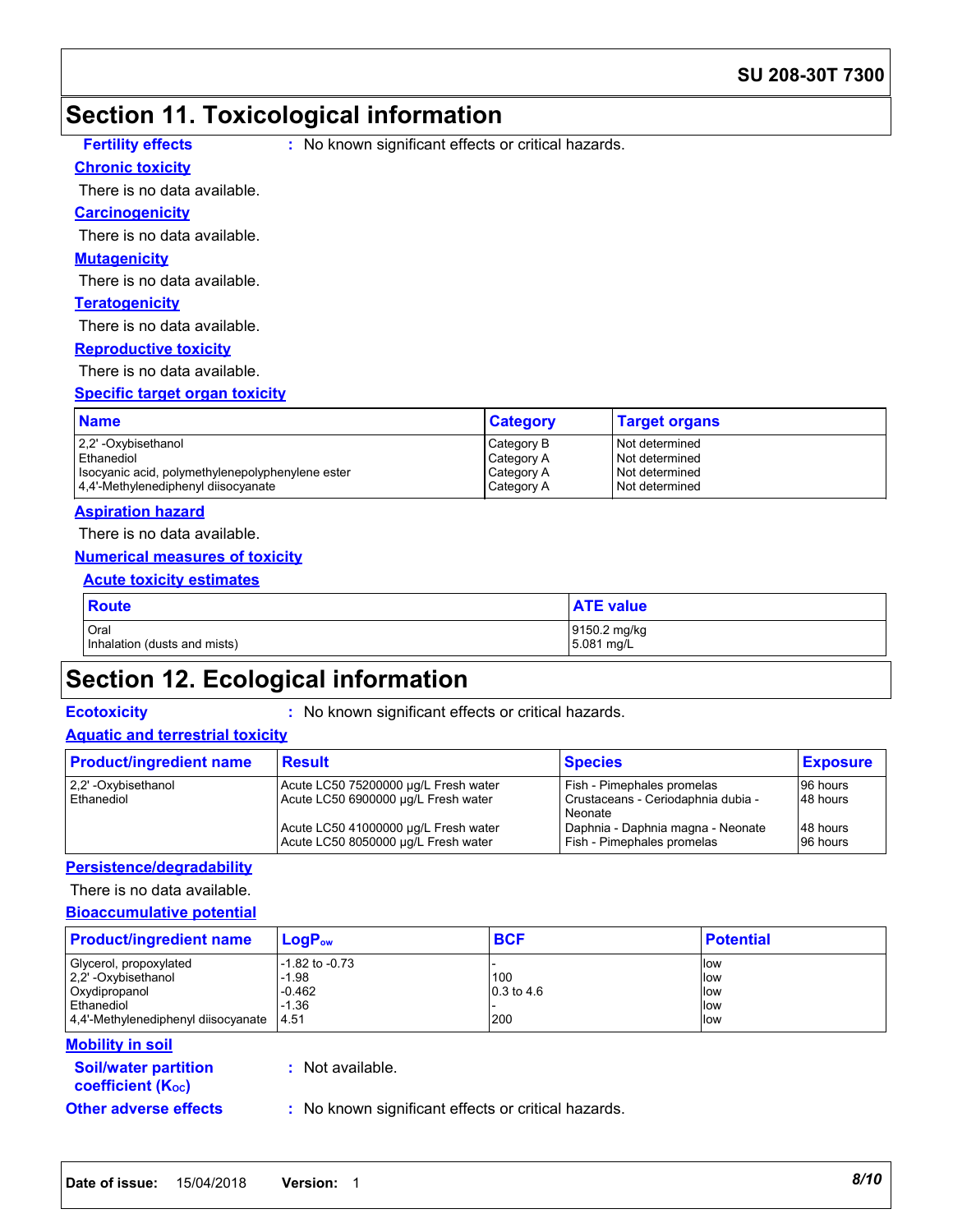### **Section 13. Disposal considerations**

**Disposal methods :**

The generation of waste should be avoided or minimised wherever possible. Disposal of this product, solutions and any by-products should comply with the requirements of environmental protection and waste disposal legislation and any regional local authority requirements. Dispose of surplus and non-recyclable products via a licensed waste disposal contractor. Waste should not be disposed of untreated to the sewer unless fully compliant with the requirements of all authorities with jurisdiction. Waste packaging should be recycled. Incineration or landfill should only be considered when recycling is not feasible. This material and its container must be disposed of in a safe way. Care should be taken when handling empty containers that have not been cleaned or rinsed out. Empty containers or liners may retain some product residues. Avoid dispersal of spilt material and runoff and contact with soil, waterways, drains and sewers.

### **Section 14. Transport information**

|                                      | <b>New Zealand Class</b> | <b>IMDG</b>              | <b>IATA</b>    |
|--------------------------------------|--------------------------|--------------------------|----------------|
| <b>UN number</b>                     | Not regulated.           | Not regulated.           | Not regulated. |
| <b>UN proper</b><br>shipping name    |                          |                          |                |
| <b>Transport</b><br>hazard class(es) |                          | $\overline{\phantom{a}}$ |                |
| <b>Packing group</b>                 | $\overline{\phantom{a}}$ | $\overline{\phantom{a}}$ |                |

**Additional information**

PG\* : Packing group

## **Section 15. Regulatory information**

| <b>HSNO Approval Number</b><br><b>HSNO Group Standard</b>   | : Not available.<br>: Not available.                                                                                                                                                                                         |
|-------------------------------------------------------------|------------------------------------------------------------------------------------------------------------------------------------------------------------------------------------------------------------------------------|
| <b>HSNO Classification</b>                                  | : 6.4 - EYE IRRITATION - Category A (Irritant)<br>6.5 - SENSITIZATION - Category A (Respiratory)<br>6.7 - CARCINOGENICITY - Category B<br>6.9 - SPECIFIC TARGET ORGAN TOXICITY (SINGLE OR REPEATED<br>EXPOSURE) - Category B |
| <b>New Zealand Inventory of</b><br><b>Chemicals (NZIoC)</b> | : Not determined.                                                                                                                                                                                                            |

### **Section 16. Other information**

| <b>History</b>         |                                |
|------------------------|--------------------------------|
| <b>Prepared by</b>     | : KMK Regulatory Services Inc. |
| Date of issue          | : 15/04/2018                   |
| Date of previous issue | : Not applicable.              |
| <b>Version</b>         | : 1                            |
| <b>Prepared by</b>     | : KMK Regulatory Services Inc. |